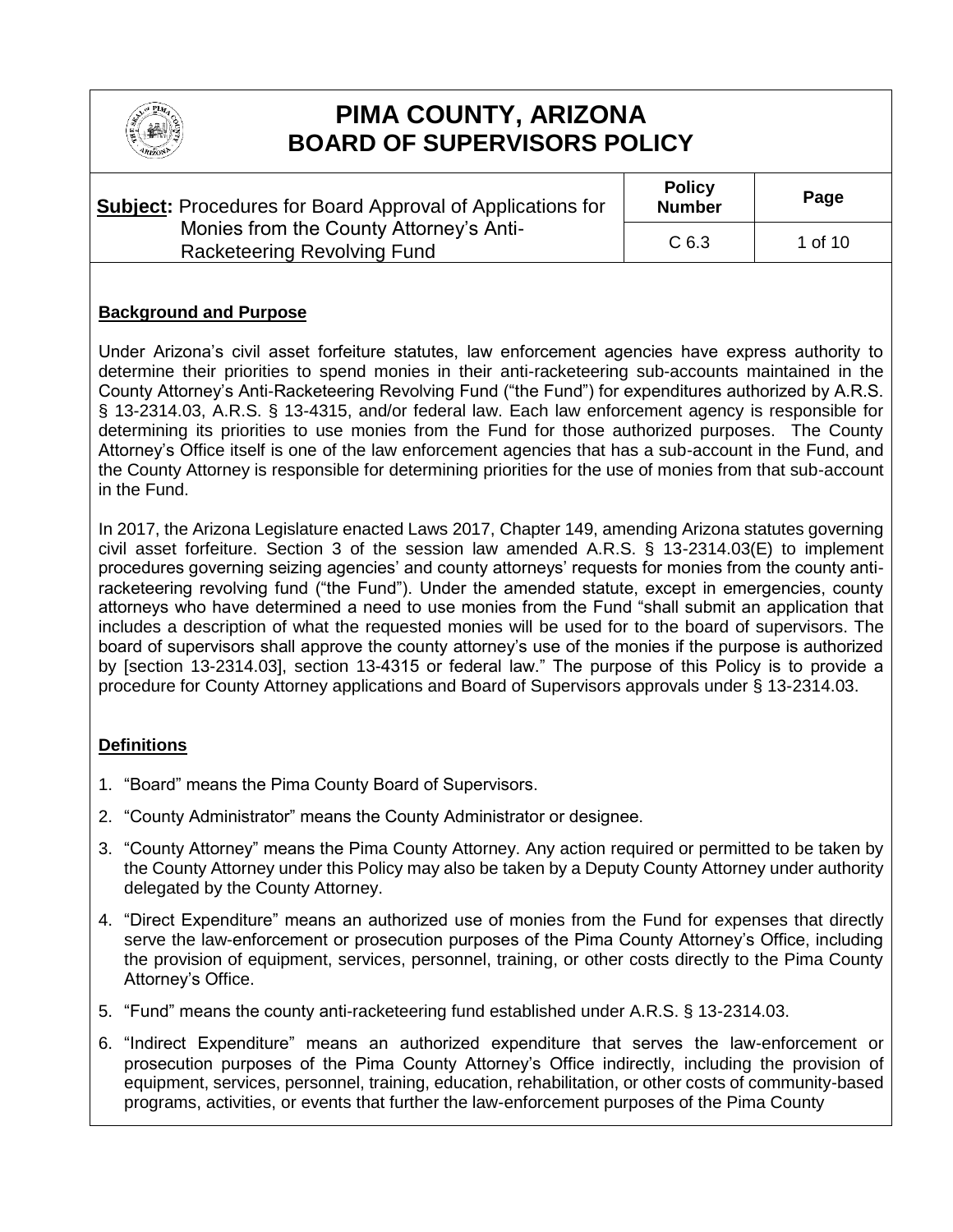| <b>Subject:</b> Procedures for Board Approval of Applications              | <b>Policy</b><br><b>Number</b> | Page    |
|----------------------------------------------------------------------------|--------------------------------|---------|
| for Monies from the County Attorney's Anti-<br>Racketeering Revolving Fund | C <sub>6.3</sub>               | 2 of 10 |

Attorney's Office or other law-enforcement or prosecution purposes, including but not limited to gang and crime prevention.

7. "Supplement" means enhance or add onto resources of the law enforcement or prosecution agency, as distinguished from supplant or replace.

# **Policy**

Except in an emergency, the County Attorney may not use monies from the Fund unless and until the Board has approved that use of monies in accordance with this Policy. The County Attorney may use monies only to Supplement existing resources, and may not apply to use monies from the Fund for any purpose not authorized by A.R.S. § 13-2314.03, A.R.S. § 13-4315, and/or federal law, or to replace or supplant general fund resources. All County Attorney expenditures of monies from the Fund must also be in accordance with all applicable Pima County Policies and Procedures.

### **Application Procedures**

### Direct Expenditures

The County Attorney will apply to use monies from the Fund for Direct Expenditures as part of the County Attorney's annual budget submission. The County Attorney's annual budget submission will include those expenditure accounts provided in the county budget system reflecting the County Attorney's priorities among the authorized categories of uses for which monies from the Fund will be used, along with the budgeted amounts of expenditures for the fiscal year for which the proposed budget is submitted. The expenditure accounts provided in the county budget system will include descriptions with sufficient detail to reflect how the proposed use of monies from the Fund is authorized by law and this Policy. The County Attorney's budget submission must contain a certification, signed by the County Attorney, stating that each proposed category of expenditure is for a use authorized by law and this Policy. The County Administrator will review the budget submission and, unless the County Administrator reasonably believes review by outside counsel is necessary as to any category or categories of expenditure, will recommend Board approval of the fund budget as part of the Tentative and Final Budget adoption. Unless a majority of a quorum of the Board votes to engage and pay for outside counsel to review a request, it shall approve the request without further review.

When the County Attorney requests payment from the Finance Department or uses a PCard for a specific Direct Expenditure within an already approved category of Direct Expenditures, the County Attorney must submit to the Finance Department or Procurement Department, as applicable, a detailed description of the specific expenditure, not merely the category of expenditure. For example:

- If the County Attorney requests payment to purchase goods, the request must detail the specific nature and quantity of the goods to be purchased.
- If the County Attorney requests payment for services, the request must detail the specific nature of the services provided, the operational division(s) or program(s) within the Pima County Attorney's Office where such services will be provided, and the name of the person or entity providing the services.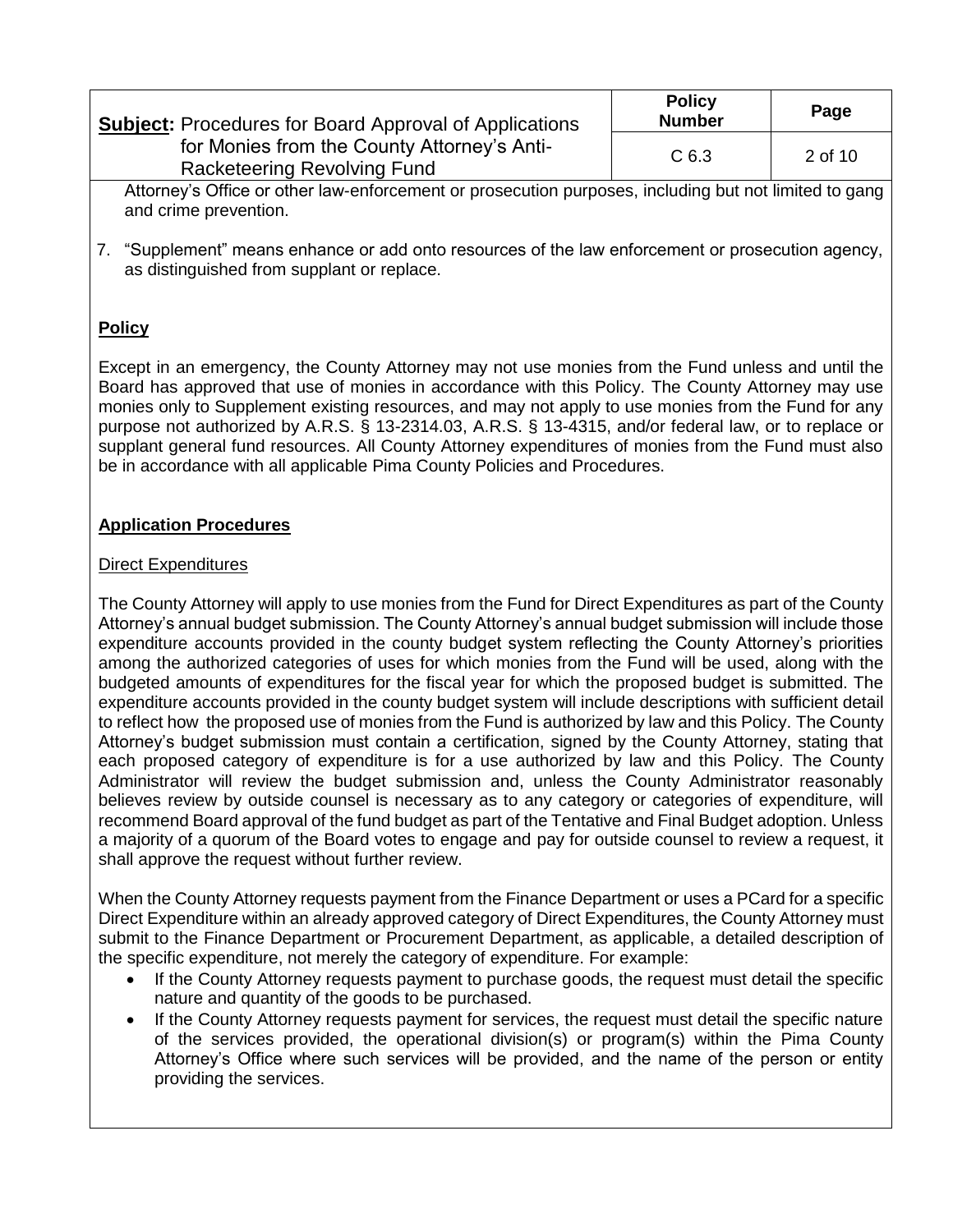| <b>Subject:</b> Procedures for Board Approval of Applications for<br>Monies from the County Attorney's Anti- |  |                  |                    |  | <b>Policy</b><br><b>Number</b> | Page |  |
|--------------------------------------------------------------------------------------------------------------|--|------------------|--------------------|--|--------------------------------|------|--|
| <b>Racketeering Revolving Fund</b>                                                                           |  | C <sub>6.3</sub> | $3 \text{ of } 10$ |  |                                |      |  |

If the Finance Department or Procurement Department questions whether a specific Direct Expenditure is authorized by law and this Policy, the Finance Department Director or designee of the Procurement Director or designee may request additional information from the County Attorney or designee. If the Finance Department or Procurement Department reasonably believes review by outside counsel is necessary, it will submit a request for review by outside counsel to the County Administrator and the request will proceed under the Outside Counsel provisions of this Policy.

#### **Indirect Expenditures**

For any requested Indirect Expenditure of monies from the Fund, the County Attorney will submit an application to the County Administrator consisting of copies of the Pima County Attorney's Office Memorandum in the form attached as Attachment A and the Community Organization Application in the form attached as Attachment B. The application must include a description of the proposed Indirect Expenditure that is sufficiently detailed to show that the proposed use of monies from the Fund is authorized by law and this Policy. The application must also include a certification, signed by the County Attorney, stating that the proposed Indirect Expenditure is for a use authorized by law and this Policy. The County Administrator will review the request and submit it to the Clerk of the Board for placement on the Agenda for the next Board meeting. Unless the County Administrator reasonably believes review by outside counsel is necessary, the County Administrator will recommend approval of the request. Unless a majority of a quorum of the Board votes to engage and pay for outside counsel to review a request, it shall approve the request.

#### **Emergencies**

If the County Attorney uses monies from the Fund without first applying to the Board because of an emergency, the County Attorney must submit an application within a reasonable amount of time after the monies are used in accordance with the procedure for Indirect Expenditures under this Policy. That application must include an explanation of the emergency that led to the use of the monies without first applying for approval, but must not include any information that is confidential by law. The County Administrator will process the request using the same procedure as used for requests for approval of Indirect Expenditures.

### **Outside Counsel**

If the County Administrator, on reviewing any request from the County Attorney under this Policy or any request by the Finance Department for review by outside counsel, reasonably believes that the proposed or emergency use of monies from the Fund is or was not authorized by law and this Policy, the County Administrator may recommend to the Board that the Board retain outside counsel to review the County Attorney's proposed or emergency use of the monies. A majority of a quorum of the Board may vote to engage and pay for outside counsel to review any request, with or without the recommendation of the County Administrator. In the event a majority of a quorum of the Board votes to engage outside counsel, it will identify the specific request or requests that outside counsel is to review. Outside counsel must be engaged to report back as expeditiously as possible to the Board as to whether the requested expenditure is legally authorized. If outside counsel concludes the expenditure is legally authorized, the Board must approve the request. In the event outside counsel is engaged to review a request and finds the request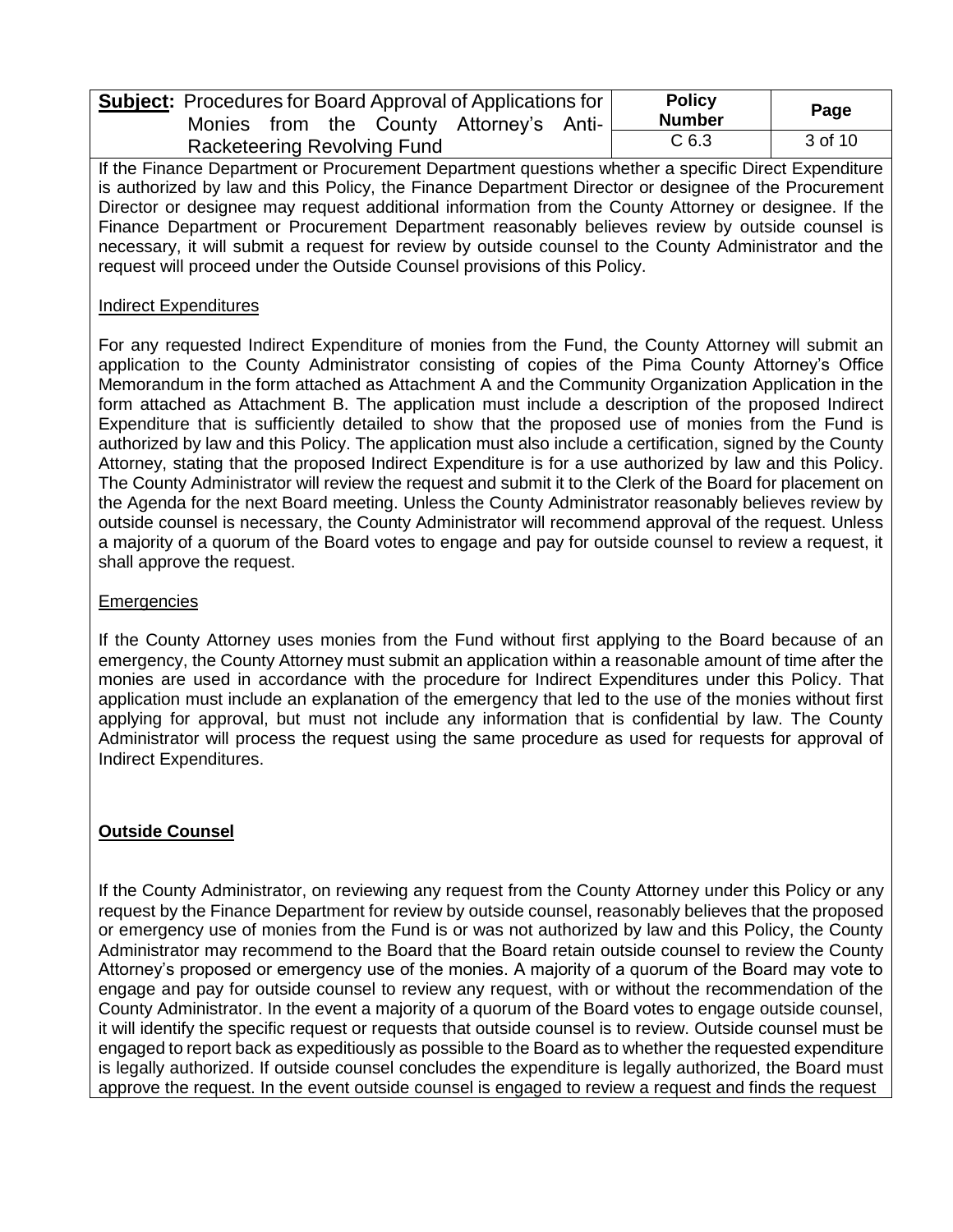| <b>Subject:</b> Procedures for Board Approval of Applications for<br>Monies from<br>the County Attorney's Anti- |  |  |  |  |  | <b>Policy</b><br><b>Number</b> | Page    |  |
|-----------------------------------------------------------------------------------------------------------------|--|--|--|--|--|--------------------------------|---------|--|
| Racketeering Revolving Fund                                                                                     |  |  |  |  |  | C <sub>6.3</sub>               | 4 of 10 |  |

to be for an authorized purpose, but the time required for outside-counsel review results in the imposition of a late payment penalty, the Board will authorize payment from another County fund to pay the penalty.

## **Applicability**

This Policy applies only to the review by the Board of proposed expenditures of monies from the Fund to be made by the County Attorney from the County Attorney's sub-account. It does not apply to subaccounts of other law enforcement agencies that are held within the Fund administered by the County Attorney.

> Adopted Date: September 19, 2017 Effective Date: September 19, 2017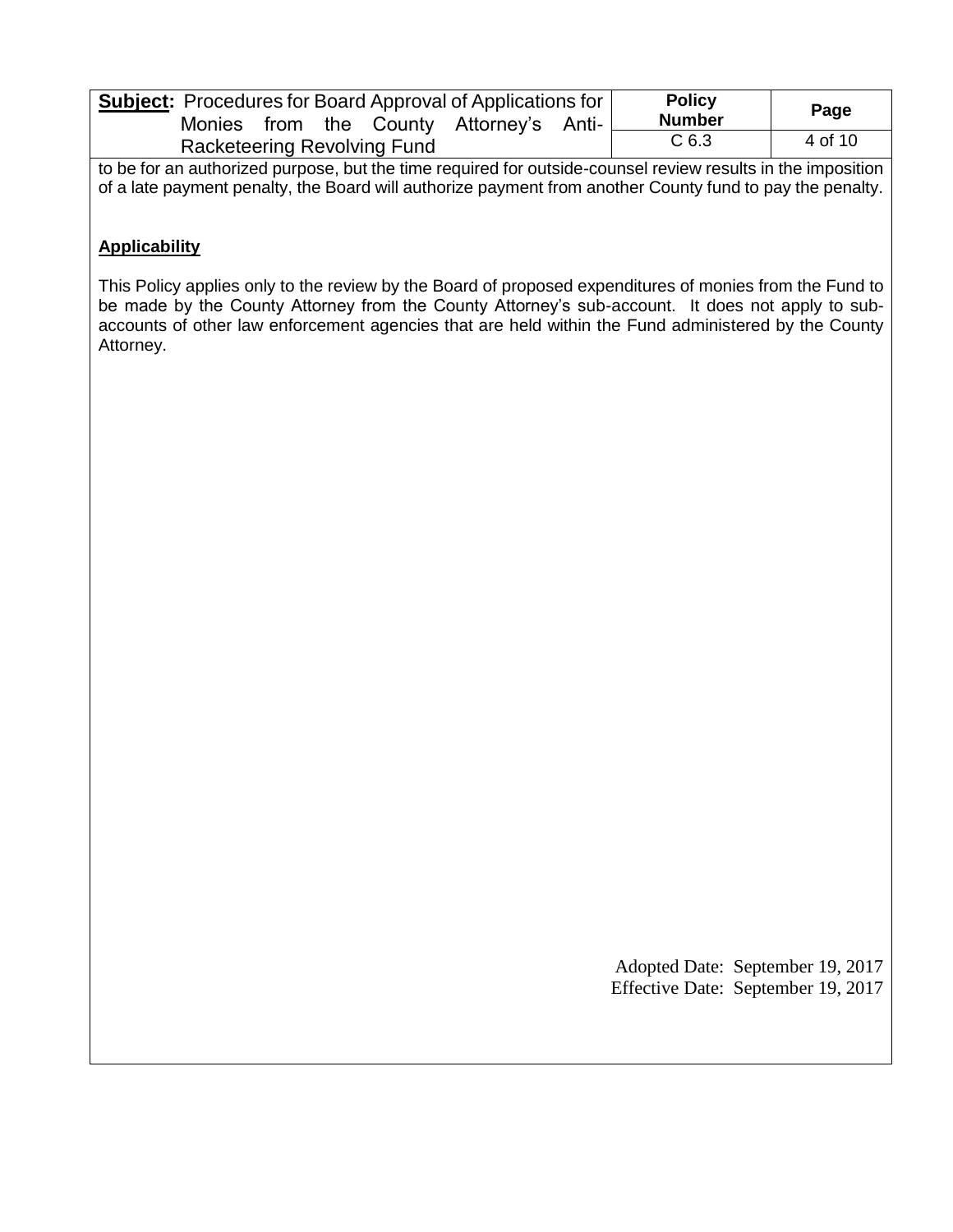

# **Pima County Attorney's Office**

# M E M O R A N D U M

| TO:   | David Smutzer, Legal Administrator                                                                         |
|-------|------------------------------------------------------------------------------------------------------------|
| FROM: | Kevin Krejci, Supervising Prosecutor, Forfeitures Unit                                                     |
| DATE: |                                                                                                            |
| RE:   | Approval of purpose/use of distribution of Pima County Attorney anti-racketeering<br>funds under state law |

I have reviewed the attached request for approval of the purpose/use of funds held by the Pima County Attorney in its state sub-account of the Pima County Attorney's Anti-Racketeering Revolving Fund. The request is APPROVED for the reason that the description of the purpose/use appears consistent with the following purpose(s)/use(s) by state law:

- Funding a gang prevention program. ARS § 13-2314.03(F).
- Funding a substance abuse education program. ARS § 13-2314.03(F).
- Funding a program that provides assistance to victims of a criminal offense that is listed in A.R.S. §13-2301. ARS § 13-2314.03(F).
- Funding for witness protection pursuant to A.R.S.  $\S$  11-536. ARS  $\S$  13-2314.03(F).
- \_\_\_ Funding the investigation and prosecution of any offense included in the definition of racketeering in A.R.S. §§ 13-2301(D)(4) or 13-2312, including civil enforcement. ARS § 13-2314.03(F).
- Funding for a purpose permitted by federal law relating to the disposition of any property transferred to a law enforcement agency. ARS § 13-2314.03(F). Reference: USDOJ *Guide to Equitable Sharing for State and Local Law Enforcement Agencies* (2009) (*Guide*) & Interim guidelines section V.B. (July 2014), specifically subsec $(s)$ 
	- \_\_\_ These monies will provide support of a community-based program (*see* the *Guide*, Interim guidelines sections V.B.1.l. (July 2014)). The *Certification by Community Organization Applicant* and *Community Organization Application for Funding Assistance from Pima County Anti-Racketeering Funds* is attached.

Funding to compromise and pay claims against forfeited property. ARS  $\S$  13-4315(A)(5).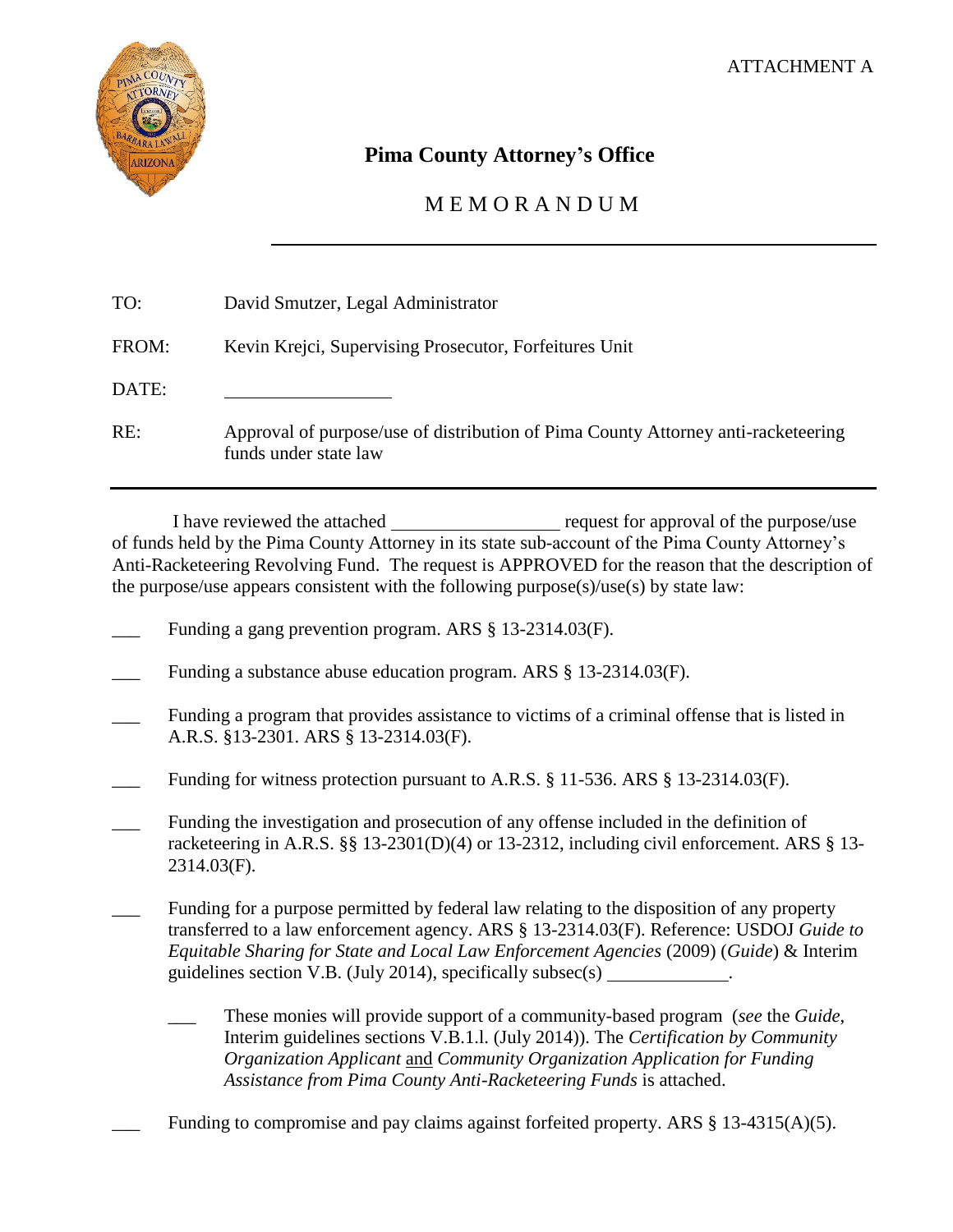- \_\_\_ Funds to pay expenses necessary to seize, detain, appraise inventory, protect, maintain, preserve the availability of, advertise or sell property that is subject to forfeiture; or any other necessary expenses incident to the seizure, detention, preservation or forfeiture of the property. ARS § 13-4315(C)(1).
- \_\_\_ Funding to pay awards for information or assistance which led to a civil or criminal proceeding under the Criminal Code. ARS § 13-4315(C)(2).

Notes/Special Instructions: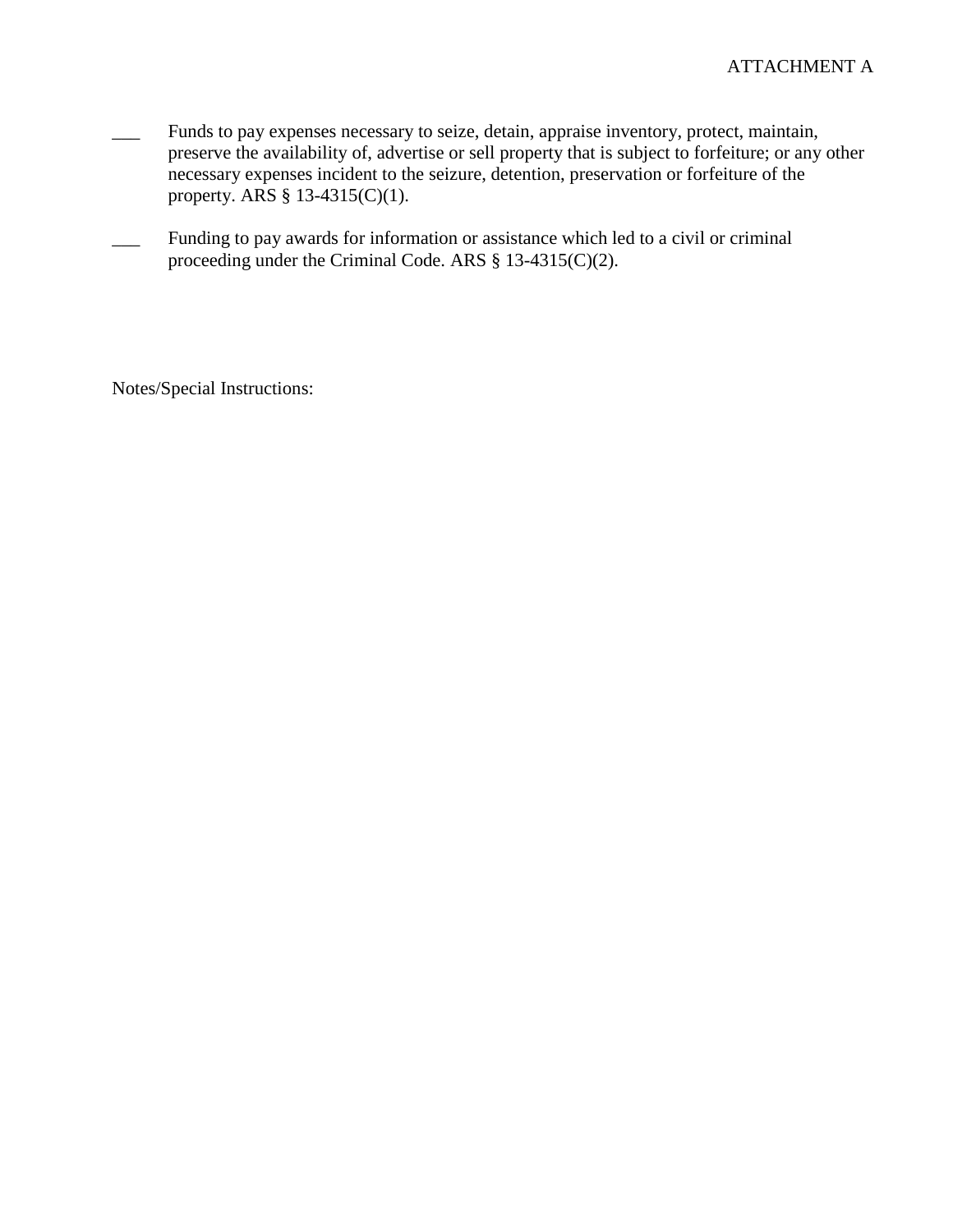#### **COMMUNITY ORGANIZATION APPLICATION FOR FUNDING ASSISTANCE FROM PIMA COUNTY ANTI-RACKETEERING FUNDS**

| Executive Director/Agency Head         |                              |  |
|----------------------------------------|------------------------------|--|
| Law Enforcement Agency _______________ |                              |  |
| Date                                   | Amount requested ___________ |  |

The Pima County Anti-Racketeering Revolving Fund has been created by forfeiture of property that constituted the proceeds of crime or that was used or intended to be used to commit crime. **Use of the funds is restricted to law enforcement purposes**, however transfers to community-based programs, whose missions are supportive of and consistent with **a law enforcement** effort, policy, or initiative are permitted.

NOTE: **A program may benefit the community generally, but still not qualify for Pima County Anti-Racketeering Revolving Fund funds.** To qualify, a program must specifically involve law enforcement personnel or otherwise include specific content which extends or enhances the efforts of law enforcement in the community, such as assisting victims of crime, preventing crime including by providing programs for at-risk youth, deterring crime, rehabilitation of offenders, emergency response by law enforcement, protecting people and property from crime, reducing the effects of crime, etc.

Describe the community-based program for which funds are being sought and how the program benefits the community:

\_\_\_\_\_\_\_\_\_\_\_\_\_\_\_\_\_\_\_\_\_\_\_\_\_\_\_\_\_\_\_\_\_\_\_\_\_\_\_\_\_\_\_\_\_\_\_\_\_\_\_\_\_\_\_\_\_\_\_\_\_\_\_\_\_\_\_\_\_\_\_\_\_\_\_

\_\_\_\_\_\_\_\_\_\_\_\_\_\_\_\_\_\_\_\_\_\_\_\_\_\_\_\_\_\_\_\_\_\_\_\_\_\_\_\_\_\_\_\_\_\_\_\_\_\_\_\_\_\_\_\_\_\_\_\_\_\_\_\_\_\_\_\_\_\_\_\_\_\_\_ \_\_\_\_\_\_\_\_\_\_\_\_\_\_\_\_\_\_\_\_\_\_\_\_\_\_\_\_\_\_\_\_\_\_\_\_\_\_\_\_\_\_\_\_\_\_\_\_\_\_\_\_\_\_\_\_\_\_\_\_\_\_\_\_\_\_\_\_\_\_\_\_\_\_\_

\_\_\_\_\_\_\_\_\_\_\_\_\_\_\_\_\_\_\_\_\_\_\_\_\_\_\_\_\_\_\_\_\_\_\_\_\_\_\_\_\_\_\_\_\_\_\_\_\_\_\_\_\_\_\_\_\_\_\_\_\_\_\_\_\_\_\_\_\_\_\_\_\_\_\_ \_\_\_\_\_\_\_\_\_\_\_\_\_\_\_\_\_\_\_\_\_\_\_\_\_\_\_\_\_\_\_\_\_\_\_\_\_\_\_\_\_\_\_\_\_\_\_\_\_\_\_\_\_\_\_\_\_\_\_\_\_\_\_\_\_\_\_\_\_\_\_\_\_\_\_ \_\_\_\_\_\_\_\_\_\_\_\_\_\_\_\_\_\_\_\_\_\_\_\_\_\_\_\_\_\_\_\_\_\_\_\_\_\_\_\_\_\_\_\_\_\_\_\_\_\_\_\_\_\_\_\_\_\_\_\_\_\_\_\_\_\_\_\_\_\_\_\_\_\_\_

\_\_\_\_\_\_\_\_\_\_\_\_\_\_\_\_\_\_\_\_\_\_\_\_\_\_\_\_\_\_\_\_\_\_\_\_\_\_\_\_\_\_\_\_\_\_\_\_\_\_\_\_\_\_\_\_\_\_\_\_\_\_\_\_\_\_\_\_\_\_\_\_\_\_\_  $\mathcal{L}_\text{max}$  , and the set of the set of the set of the set of the set of the set of the set of the set of the set of the set of the set of the set of the set of the set of the set of the set of the set of the set of the

\_\_\_\_\_\_\_\_\_\_\_\_\_\_\_\_\_\_\_\_\_\_\_\_\_\_\_\_\_\_\_\_\_\_\_\_\_\_\_\_\_\_\_\_\_\_\_\_\_\_\_\_\_\_\_\_\_\_\_\_\_\_\_\_\_\_\_\_\_\_\_\_\_\_\_ \_\_\_\_\_\_\_\_\_\_\_\_\_\_\_\_\_\_\_\_\_\_\_\_\_\_\_\_\_\_\_\_\_\_\_\_\_\_\_\_\_\_\_\_\_\_\_\_\_\_\_\_\_\_\_\_\_\_\_\_\_\_\_\_\_\_\_\_\_\_\_\_\_\_\_ \_\_\_\_\_\_\_\_\_\_\_\_\_\_\_\_\_\_\_\_\_\_\_\_\_\_\_\_\_\_\_\_\_\_\_\_\_\_\_\_\_\_\_\_\_\_\_\_\_\_\_\_\_\_\_\_\_\_\_\_\_\_\_\_\_\_\_\_\_\_\_\_\_\_\_

Specifically, what law enforcement effort, policy, and/or initiative of this agency does this program support in this community?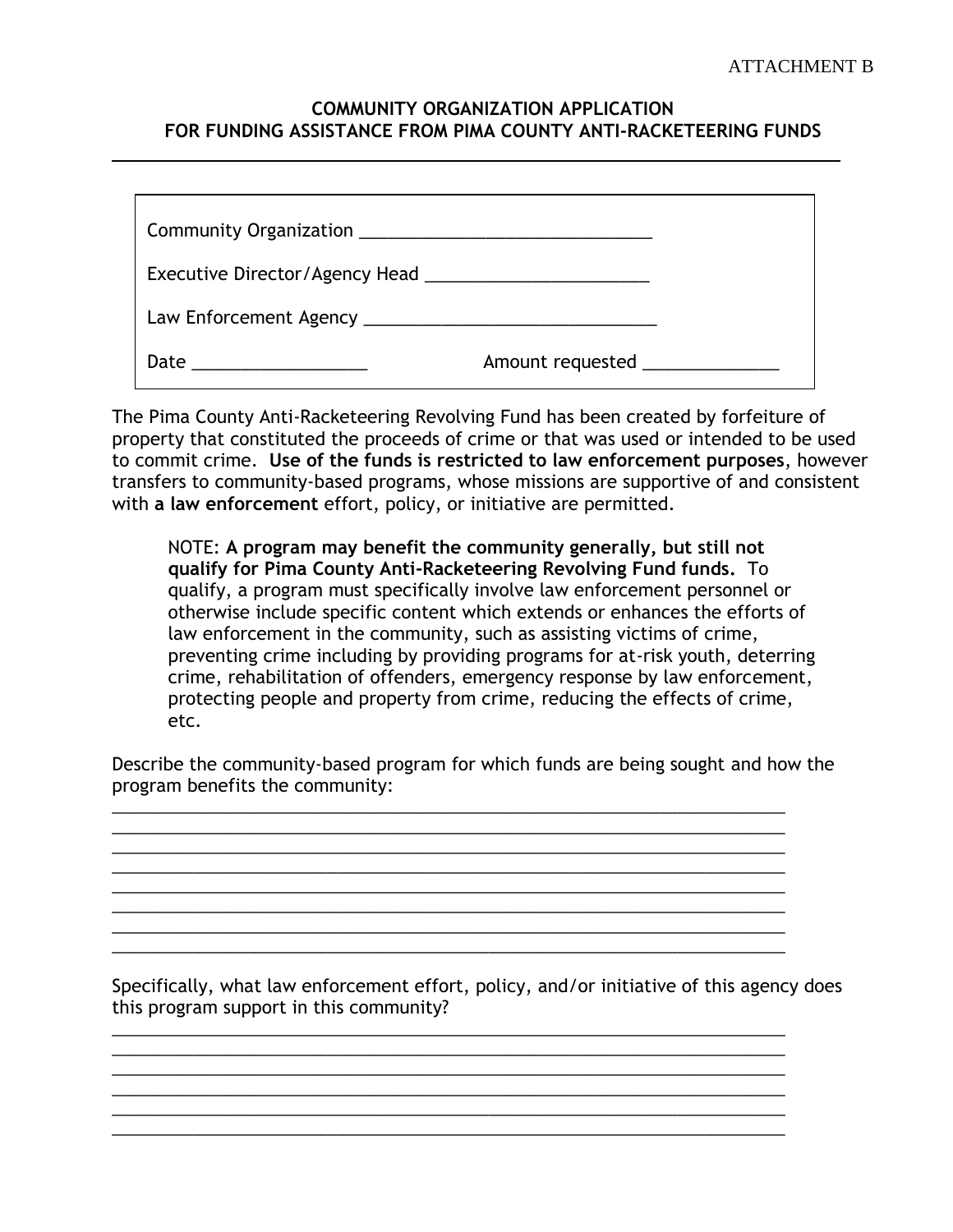Describe in detail how this program is supportive of and consistent with this law enforcement agency's efforts, policies, and/or initiatives in the community. What elements of the program specifically enhance or extend the efforts of law enforcement in the community, and how does the program do this?

<u> 1989 - Johann John Stoff, deutscher Stoffen und der Stoffen und der Stoffen und der Stoffen und der Stoffen</u>

<u> 1989 - Johann Stein, mars an deutscher Stein und der Stein und der Stein und der Stein und der Stein und der</u>

As specifically as possible, please indicate how the funds requested will be used by this program (that is, to purchase supplies, equipment, and/or services; covering costs of participants or attendees; etc. Direct cash transfers or gifts are not permitted):

<u> 1980 - Jan Stein Stein Stein Stein Stein Stein Stein Stein Stein Stein Stein Stein Stein Stein Stein Stein S</u>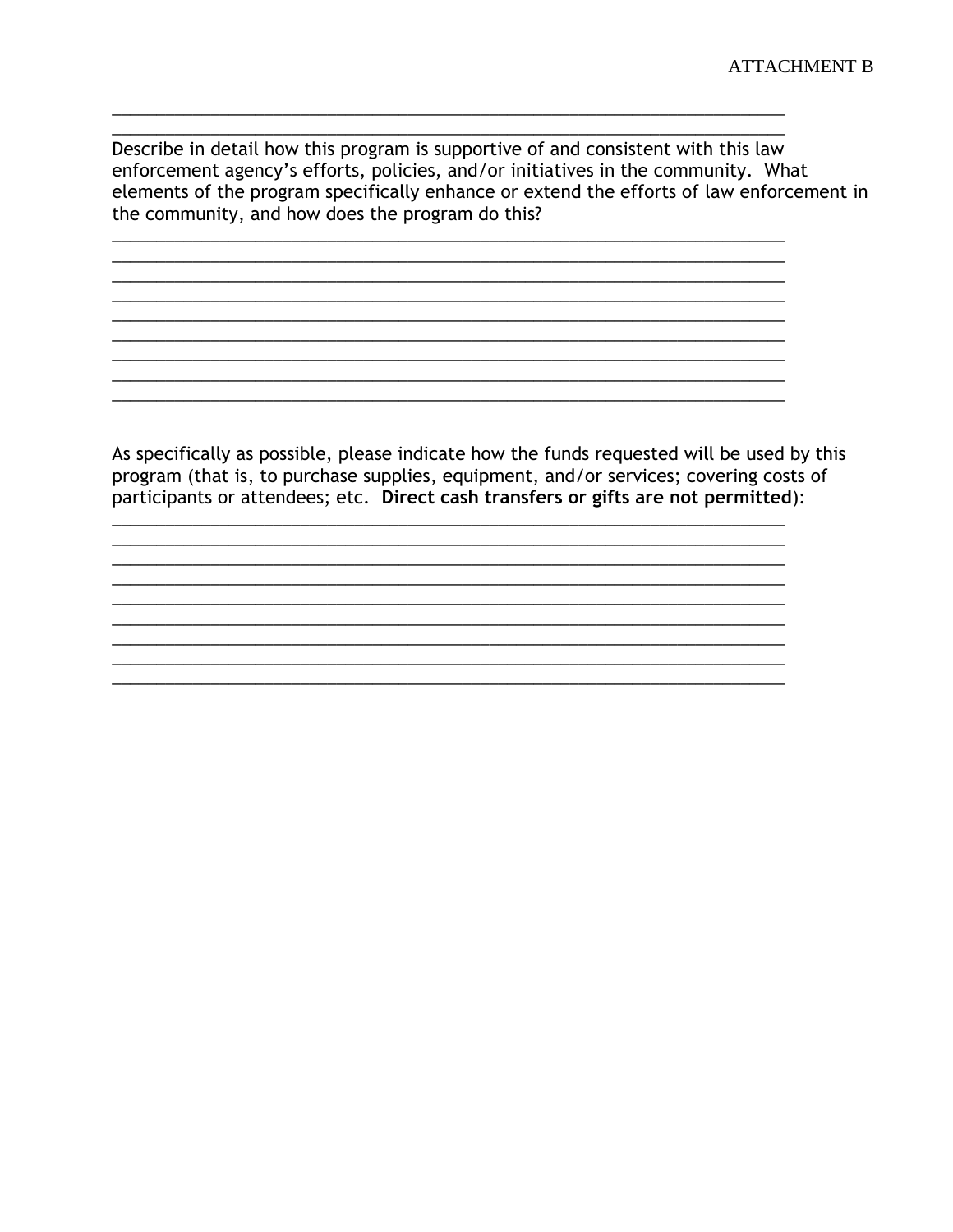# **CERTIFICATION BY COMMUNITY ORGANIZATION APPLICANT**

Applicants for funds must certify in writing the following aspects of its background and compliance with Arizona and federal law and Department of Justice guidelines:

#### **I, the undersigned head of the applicant entity, certify that:**

|    |                                                                                                                                                                                                                                                                                                                          | Yes    | No     |
|----|--------------------------------------------------------------------------------------------------------------------------------------------------------------------------------------------------------------------------------------------------------------------------------------------------------------------------|--------|--------|
| А. | Applicant is a state, county, or local government department or agency;<br>or applicant is a private, non-profit $501(c)(3)$ or (4) organization.<br>Tax I.D. Number:                                                                                                                                                    | П      | П      |
| В. | Applicant is primarily engaged in providing a program that is both<br>community-based and supportive of and consistent with a law enforcement<br>effort, policy, or initiative.                                                                                                                                          | $\Box$ | $\Box$ |
| C. | Applicant agrees to account separately for all anti-racketeering<br>funds received.                                                                                                                                                                                                                                      | П      | $\Box$ |
| D. | Applicant agrees to utilize and apply standard accounting requirements<br>and practices employed under state or local law for recipients of federal,<br>state, or local funds and to provide documentation for any audit that may<br>be performed by a governmental entity authorized to audit the use of<br>such funds. | $\Box$ | $\Box$ |
| Е. | Applicant is in compliance with federal civil rights laws.                                                                                                                                                                                                                                                               | П      | П      |
| F. | Applicant is in compliance with all other Arizona and federal laws that apply<br>to applicant.                                                                                                                                                                                                                           | □      | $\Box$ |
| G. | No officer, director, trustee, or fiduciary of the applicant has been<br>convicted of a felony offense under federal or state law, or convicted<br>of any drug offense.                                                                                                                                                  | П      | □      |
| Η. | Applicant agrees not to use funds for personal or political purposes.                                                                                                                                                                                                                                                    | $\Box$ | $\Box$ |
| I. | Applicant agrees that funds will not be used for any purpose that would<br>constitute an improper or illegal use under the laws, rules, regulations, or<br>orders of the state or local jurisdiction in which the applicant is located.                                                                                  | $\Box$ | $\Box$ |

Print Name of Requesting Agency Signature of Requesting Agency Director Director

I have reviewed the foregoing request, and based on the organization's certifications and the information provided by the organization, the recipient of the funds is a qualified entity and the program for which funds are sought is consistent with and supportive of a

\_\_\_\_\_\_\_\_\_\_\_\_\_\_\_\_\_\_\_\_\_\_\_\_\_\_\_\_\_\_\_\_ \_\_\_\_\_\_\_\_\_\_\_\_\_\_\_\_\_\_\_\_\_\_\_\_\_\_\_\_\_\_\_\_\_